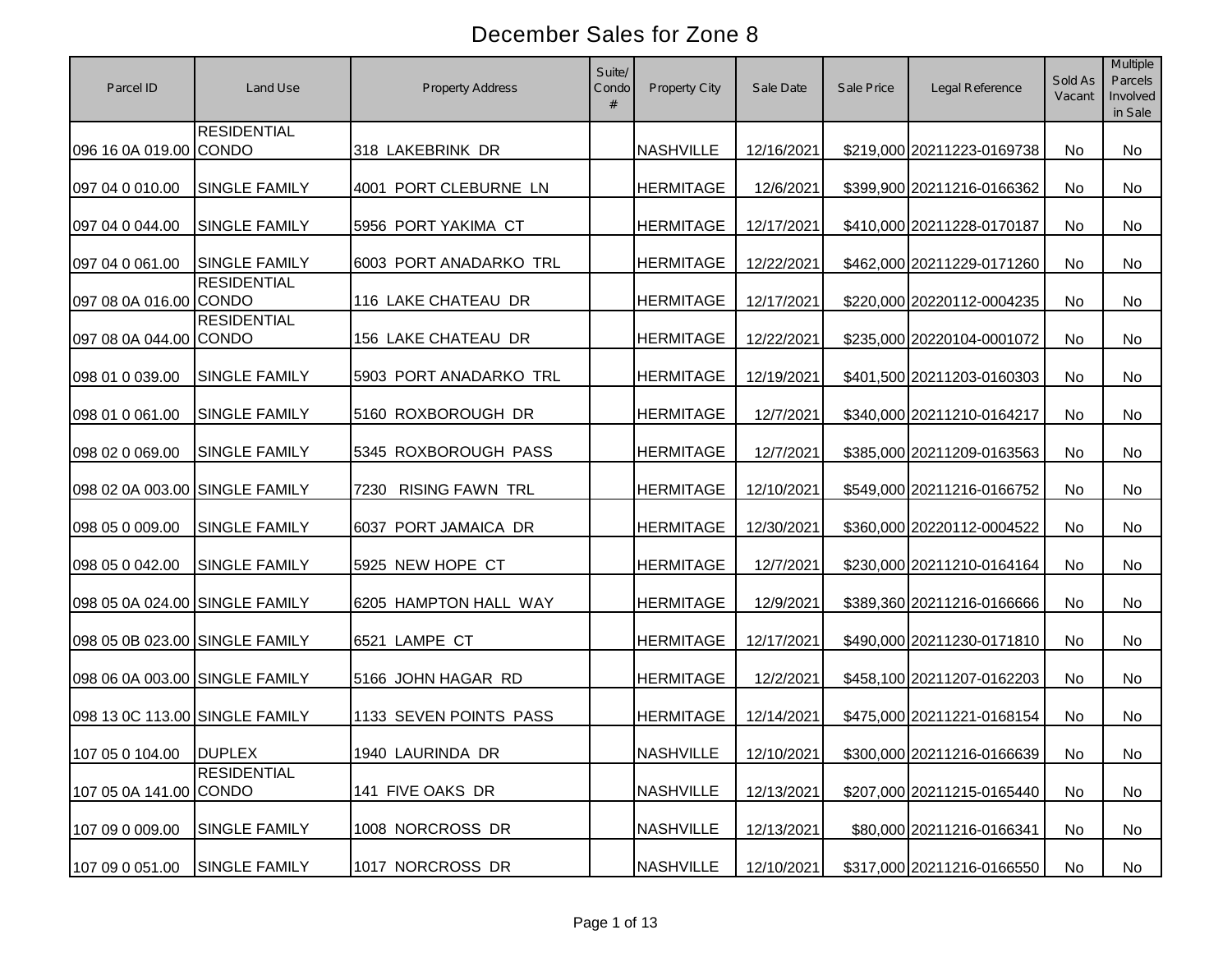| Parcel ID                      | Land Use                           | Property Address         | Suite/<br>Condo<br># | <b>Property City</b>          | Sale Date  | Sale Price | Legal Reference              | Sold As<br>Vacant | <b>Multiple</b><br>Parcels<br>Involved<br>in Sale |
|--------------------------------|------------------------------------|--------------------------|----------------------|-------------------------------|------------|------------|------------------------------|-------------------|---------------------------------------------------|
| 107 13 0 086.00                | <b>SINGLE FAMILY</b>               | 1208 THOMPSON PL         |                      | <b>NASHVILLE</b>              | 12/16/2021 |            | \$178,000 20211223-0169908   | No                | No                                                |
| 107 14 0 020.00                | <b>RESIDENTIAL</b><br>COMBO/MISC   | 1314 KENTON PL           |                      | <b>NASHVILLE</b>              | 12/29/2021 |            | \$75,000 20220103-0000484    | Yes               | No                                                |
| 108 04 0 049.00                | SINGLE FAMILY                      | 925 WEMBERTON DR         |                      | <b>NASHVILLE</b>              | 12/29/2021 |            | \$292,500 20220110-0002909   | No                | No                                                |
| 108 04 0A 031.00 SINGLE FAMILY |                                    | 2828 BLACKWOOD DR        |                      | <b>NASHVILLE</b>              | 12/16/2021 |            | \$365,000 20220113-0004925   | No                | No                                                |
| 108 04 0B 030.00 SINGLE FAMILY |                                    | 1509 WHITE PINE CT       |                      | <b>NASHVILLE</b>              | 12/2/2021  |            | \$485,000 20211209-0163565   | No                | No                                                |
| 108 07 0A 009.00 CONDO         | <b>RESIDENTIAL</b>                 | 3013 CASA DR             |                      | <b>NASHVILLE</b>              | 12/17/2021 |            | \$220,000 20211222-0169099   | No                | No                                                |
| 108 07 0B 083.00 CONDO         | <b>RESIDENTIAL</b>                 | 300 TIMBERWAY CIR        |                      | <b>NASHVILLE</b>              | 12/22/2021 |            | \$145,000 20211230-0171551   | No                | No                                                |
| 108 07 0B 083.00 CONDO         | <b>RESIDENTIAL</b>                 | 300 TIMBERWAY CIR        |                      | <b>NASHVILLE</b>              | 12/22/2021 |            | \$168,565 20220113-0005204   | No                | No                                                |
| 108 07 0B 164.00 CONDO         | <b>RESIDENTIAL</b>                 | 217 TIMBERWAY DR         |                      | <b>NASHVILLE</b>              | 12/24/2021 |            | \$219,000 20220103-0000821   | No                | No                                                |
| 108 12 0 134.00                | <b>ZERO LOT LINE</b>               | 3250 LAKEFORD DR         |                      | <b>NASHVILLE</b>              | 12/7/2021  |            | \$169,900 20211210-0164098   | No                | No                                                |
| 108 12 0A 012.00               | <b>RESIDENTIAL</b><br><b>CONDO</b> | 1337 QUAIL VALLEY RD     |                      | <b>NASHVILLE</b>              | 12/3/2021  |            | \$175,535 20211216-0166003   | No                | No                                                |
| 108 16 0 243.00                | ZERO LOT LINE                      | 206 WOODMAKER CT         |                      | <b>NASHVILLE</b>              | 12/22/2021 |            | \$255,000 20211229-0170831   | No                | <b>No</b>                                         |
| 109 05 0D 067.00 CONDO         | <b>RESIDENTIAL</b>                 | 1610 LINCOYA BAY DR      |                      | <b>NASHVILLE</b>              | 12/8/2021  |            | \$287,500 20211214-0165319   | No                | No                                                |
| 110 00 0 114.00                | SINGLE FAMILY                      | 1652 STEWARTS FERRY PIKE |                      | <b>HERMITAGE</b>              | 12/3/2021  |            | \$305,000 20211209-0163415   | No                | No                                                |
| 110 00 0 160.00                | <b>SINGLE FAMILY</b>               | 5570 S NEW HOPE RD       |                      | <b>HERMITAGE</b>              | 12/13/2021 |            | \$900,000 20211215-0165926   | No                | No                                                |
| 110 02 0B 006.00 CONDO         | <b>RESIDENTIAL</b>                 | 408 ANCHOR RESERVE CV    |                      | <b>HERMITAGE</b>              | 12/3/2021  |            | \$505,000 20211207-0162399   | <b>No</b>         | No                                                |
| 110 03 0A 010.00 SINGLE FAMILY |                                    | 2529 HESSEY PASS         |                      | <b>MOUNT</b><br><b>JULIET</b> | 12/20/2021 |            | \$489,596 20211230-0171625   | No                | No                                                |
| 119 04 0 065.00                | <b>SINGLE FAMILY</b>               | 338 BARRETT RD           |                      | <b>NASHVILLE</b>              | 12/10/2021 |            | \$381,500 20211216-0166564   | No                | No                                                |
| 119 07 0 030.00                | <b>SINGLE FAMILY</b>               | 395 WIMPOLE DR           |                      | <b>NASHVILLE</b>              | 12/21/2021 |            | \$400,000 20211223-0170008   | No                | No                                                |
| 119 08 0 119.00                | <b>SINGLE FAMILY</b>               | 429 SOUTHWOOD DR         |                      | <b>NASHVILLE</b>              | 12/17/2021 |            | \$5,435,787 20220112-0004172 | No                | Yes                                               |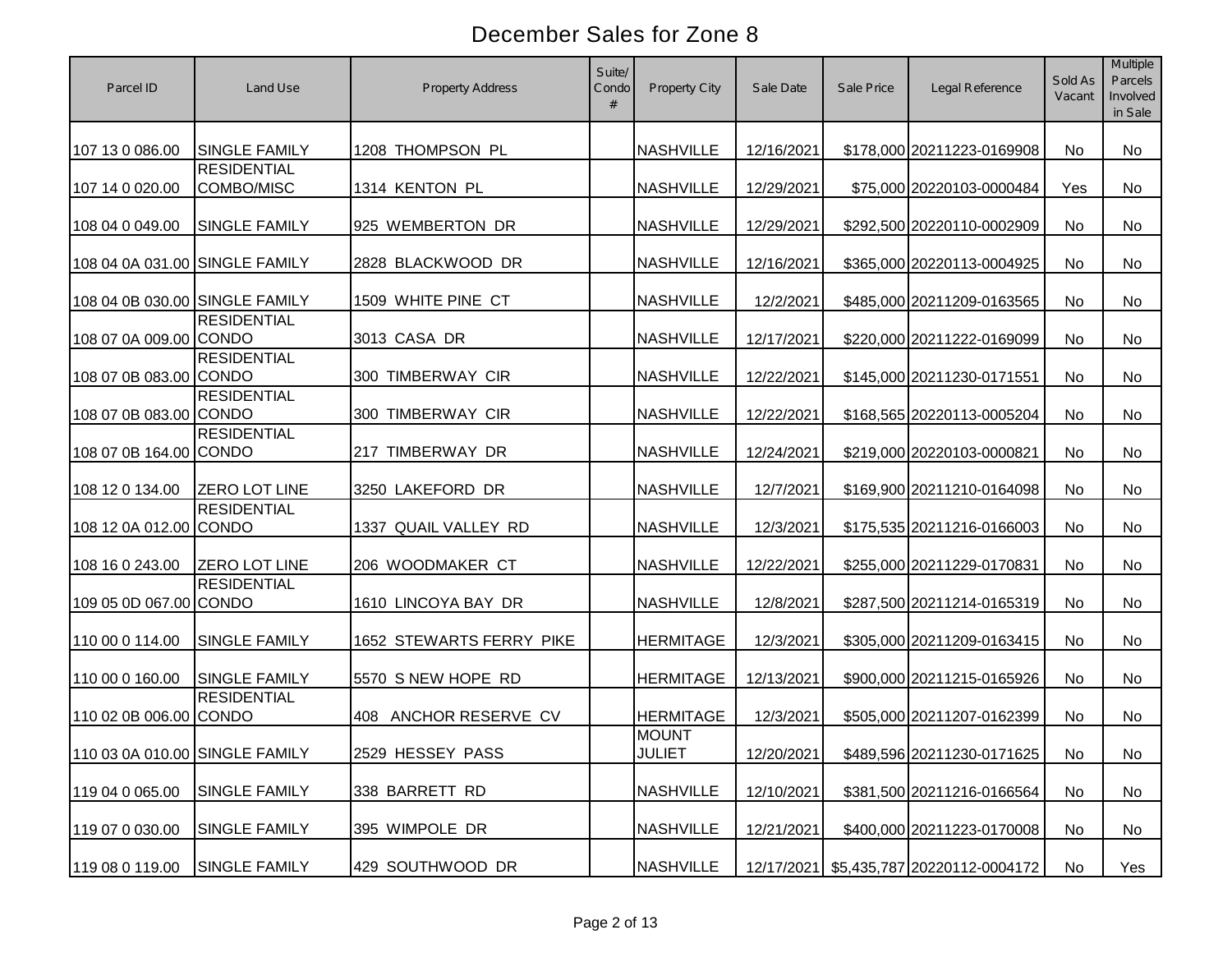| Parcel ID                      | Land Use                                 | Property Address       | Suite/<br>Condo<br># | <b>Property City</b> | Sale Date  | Sale Price | Legal Reference              | Sold As<br>Vacant | <b>Multiple</b><br>Parcels<br>Involved<br>in Sale |
|--------------------------------|------------------------------------------|------------------------|----------------------|----------------------|------------|------------|------------------------------|-------------------|---------------------------------------------------|
| 119 12 0 143.00                | <b>DUPLEX</b>                            | 2916 GLENCLIFF RD      |                      | <b>NASHVILLE</b>     | 12/14/2021 |            | \$323,500 20211220-0167767   | No                | No                                                |
| 119 16 0A 001.00 CONDO         | <b>RESIDENTIAL</b>                       | 1003 A DRUMMOND DR     |                      | <b>NASHVILLE</b>     | 12/3/2021  |            | \$265,000 20211209-0163091   | <b>No</b>         | <b>No</b>                                         |
| 120 01 0 020.00                | <b>SINGLE FAMILY</b>                     | 801 WINTHORNE CT       |                      | <b>NASHVILLE</b>     | 12/9/2021  |            | \$420,000 20211216-0166487   | <b>No</b>         | <b>No</b>                                         |
| 120 10 0 030.00                | <b>SINGLE FAMILY</b>                     | 1208 DEMPSEY DR        |                      | <b>NASHVILLE</b>     | 12/16/2021 |            | \$195,000 20220121-0007972   | No                | No                                                |
| 121 04 0A 032.00 CONDO         | <b>RESIDENTIAL</b>                       | 532 WILLIAMSBURG DR    |                      | <b>NASHVILLE</b>     | 12/17/2021 |            | \$177,500 20211223-0169629   | No                | No                                                |
| 122 01 0A 017.00 SINGLE FAMILY |                                          | 205 DEEP WOODS CT      |                      | <b>NASHVILLE</b>     | 12/8/2021  |            | \$450,000 20211215-0165657   | No                | No                                                |
| 122 01 0A 540.00 CONDO         | <b>RESIDENTIAL</b>                       | 937 BRACKEN TRL        |                      | <b>NASHVILLE</b>     | 12/21/2021 |            | \$257,500 20211229-0171326   | No                | No                                                |
| 122 01 0A 557.00 CONDO         | <b>RESIDENTIAL</b>                       | 914 BRACKEN TRL        |                      | <b>NASHVILLE</b>     | 12/9/2021  |            | \$284,000 20211215-0165923   | No                | <b>No</b>                                         |
| 122 15 0A 093.00 CONDO         | <b>RESIDENTIAL</b>                       | 4001 ANDERSON RD       | 93                   | <b>NASHVILLE</b>     | 12/6/2021  |            | \$265,000 20211209-0163019   | No                | No                                                |
| 122 15 0A 108.00 CONDO         | <b>RESIDENTIAL</b>                       | 4001 ANDERSON RD       | 108                  | <b>NASHVILLE</b>     | 12/16/2021 |            | \$223,000 20211221-0168728   | No                | No                                                |
| 123 00 0 075.00                | <b>SINGLE FAMILY</b>                     | 1821 BAKERS GROVE RD   |                      | <b>HERMITAGE</b>     | 12/29/2021 |            | \$417,000 20220104-0001062   | No                | No                                                |
| 124 00 0 143.00                | <b>SINGLE FAMILY</b>                     | 3365 HOBSON PIKE       |                      | <b>HERMITAGE</b>     | 12/23/2021 |            | \$1,600,000 20211229-0171355 | No                | No                                                |
| 135 00 0 250.00                | <b>VACANT</b><br><b>RESIDENTIAL LAND</b> | 2314 MURFREESBORO PIKE |                      | <b>NASHVILLE</b>     | 12/30/2021 |            | \$2,350,000 20220104-0001101 | Yes               | No                                                |
| 135 08 0B 051.00 CONDO         | <b>RESIDENTIAL</b>                       | 3030 NED SHELTON RD    | 228                  | <b>NASHVILLE</b>     | 12/8/2021  |            | \$279,972 20211230-0172053   | <b>No</b>         | <b>No</b>                                         |
| 135 08 0B 057.00               | <b>RESIDENTIAL</b><br><b>CONDO</b>       | 3030 NED SHELTON RD    | 240                  | <b>NASHVILLE</b>     | 12/2/2021  |            | \$284,200 20211229-0171422   | No                | <b>No</b>                                         |
| 135 10 0E 007.00               | <b>RESIDENTIAL</b><br><b>CONDO</b>       | 1113 RANSOM WAY        |                      | <b>NASHVILLE</b>     | 12/7/2021  |            | \$245,000 20211209-0163729   | No                | No                                                |
| 135 10 0E 017.00 CONDO         | <b>RESIDENTIAL</b>                       | 1135 RANSOM WAY        |                      | <b>NASHVILLE</b>     | 12/7/2021  |            | \$250,000 20211215-0165853   | No                | No                                                |
| 135 12 0A 032.00 CONDO         | <b>RESIDENTIAL</b>                       | 2067 NASHBORO BLVD     |                      | <b>NASHVILLE</b>     | 12/14/2021 |            | \$208,000 20211215-0165471   | No                | No                                                |
| 135 12 0A 045.00 CONDO         | <b>RESIDENTIAL</b>                       | 2089 NASHBORO BLVD     |                      | <b>NASHVILLE</b>     | 12/9/2021  |            | \$217,100 20211216-0166013   | No                | No                                                |
| 135 12 0B 032.00 CONDO         | <b>RESIDENTIAL</b>                       | 2100 NASHBORO BLVD     |                      | NASHVILLE            | 12/7/2021  |            | \$270,000 20211215-0165771   | No                | No                                                |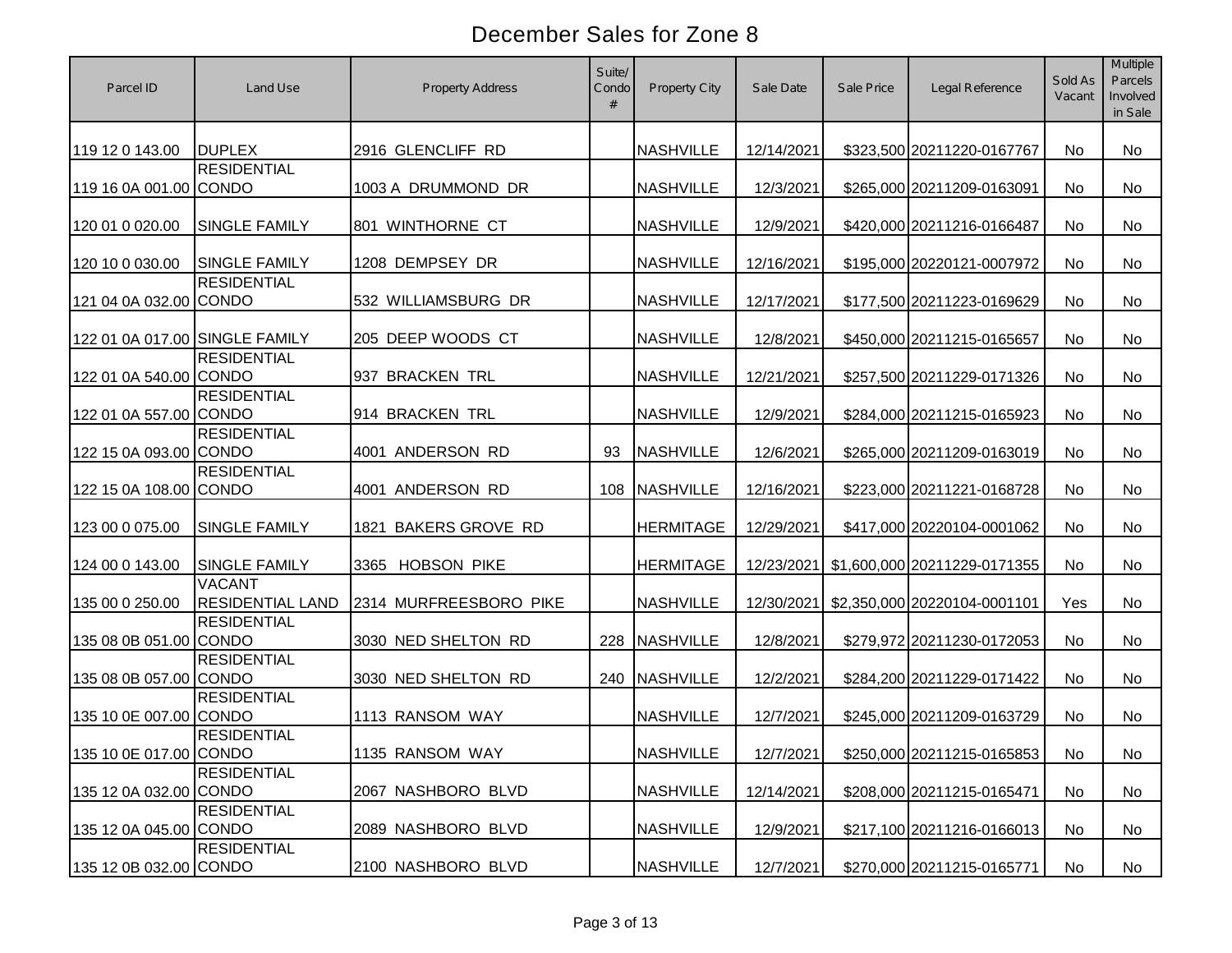| Parcel ID                      | Land Use                                           | Property Address       | Suite/<br>Condo<br># | Property City    | Sale Date  | Sale Price | Legal Reference              | Sold As<br>Vacant | <b>Multiple</b><br>Parcels<br>Involved<br>in Sale |
|--------------------------------|----------------------------------------------------|------------------------|----------------------|------------------|------------|------------|------------------------------|-------------------|---------------------------------------------------|
|                                | <b>VACANT</b><br>135 12 0F 038.00 RESIDENTIAL LAND | NASHBORO BLVD<br>1351  |                      | <b>NASHVILLE</b> | 12/13/2021 |            | \$225,000 20220105-0002011   | Yes               | Yes                                               |
|                                | <b>VACANT</b><br>135 12 0F 041.00 RESIDENTIAL LAND | NASHBORO BLVD<br>1345  |                      | <b>NASHVILLE</b> | 12/13/2021 |            | \$225,000 20220105-0002011   | Yes               | Yes                                               |
| 135 14 0A 033.00 SINGLE FAMILY |                                                    | 1152 WHITE MOUNTAIN LN |                      | <b>ANTIOCH</b>   | 12/16/2021 |            | \$405,000 20211221-0168555   | No                | No                                                |
| 135 14 0A 137.00 SINGLE FAMILY |                                                    | 505 BLACK MOUNTAIN CT  |                      | <b>ANTIOCH</b>   | 12/17/2021 |            | \$533,570 20211228-0170379   | No                | Yes                                               |
| 135 16 0 031.00                | <b>SINGLE FAMILY</b>                               | 2613 SAILBOAT CT       |                      | <b>NASHVILLE</b> | 12/7/2021  |            | \$270,000 20211213-0164630   | No                | No                                                |
| 135 16 0A 037.00 SINGLE FAMILY |                                                    | 2437 RAVINE DR         |                      | <b>NASHVILLE</b> | 12/20/2021 |            | \$395,000 20211228-0170492   | No                | No                                                |
| 135 16 0A 039.00 SINGLE FAMILY |                                                    | 2445 RAVINE DR         |                      | <b>NASHVILLE</b> | 12/30/2021 |            | \$390,000 20220111-0003585   | No                | No                                                |
| 135 16 0B 145.00 CONDO         | <b>RESIDENTIAL</b>                                 | 694 FLINTLOCK CT       |                      | <b>NASHVILLE</b> | 12/9/2021  |            | \$225,000 20211221-0168513   | No                | No                                                |
| 136 03 0A 063.00 CONDO         | <b>RESIDENTIAL</b>                                 | 4000 ANDERSON RD       | 63                   | <b>NASHVILLE</b> | 12/29/2021 |            | \$157,400 20220105-0001942   | No                | No                                                |
| 136 05 0A 071.00 SINGLE FAMILY |                                                    | 2985 HARBOR LIGHTS DR  |                      | <b>NASHVILLE</b> | 12/7/2021  |            | \$431,000 20211214-0164985   | No                | <b>No</b>                                         |
| 136 06 0 031.00                | SINGLE FAMILY                                      | 3798 PRIEST LAKE DR    |                      | <b>NASHVILLE</b> | 12/23/2021 |            | \$355,100 20220105-0001854   | No                | No                                                |
| 136 06 0 126.00                | SINGLE FAMILY                                      | 3504 WOOD BRIDGE DR    |                      | <b>NASHVILLE</b> | 12/3/2021  |            | \$369,000 20211210-0164202   | No                | No                                                |
| 136 07 0 027.00                | SINGLE FAMILY                                      | 105 TIMBER RIDGE DR    |                      | <b>NASHVILLE</b> | 12/10/2021 |            | \$334,000 20211215-0165884   | <b>No</b>         | No                                                |
| 136 07 0 049.00                | SINGLE FAMILY                                      | 164 TIMBER RIDGE DR    |                      | <b>NASHVILLE</b> | 12/9/2021  |            | \$380,000 20211215-0165535   | <b>No</b>         | No                                                |
| 136 07 0 063.00                | <b>SINGLE FAMILY</b>                               | 3812 LAKE AIRE DR      |                      | <b>NASHVILLE</b> | 12/13/2021 |            | \$350,000 20211216-0166759   | <b>No</b>         | No                                                |
| 136 07 0 073.00                | <b>SINGLE FAMILY</b>                               | 3801 LAKE AIRE DR      |                      | <b>NASHVILLE</b> | 12/22/2021 |            | \$430,000 20211230-0171593   | No                | No                                                |
| 136 07 0 131.00 SINGLE FAMILY  |                                                    | 129 CLEARLAKE DR E     |                      | <b>NASHVILLE</b> | 12/16/2021 |            | \$343,500 20220126-0009272   | No                | No                                                |
| 136 10 0 015.00                | <b>SINGLE FAMILY</b>                               | 3752 PRIEST LAKE DR    |                      | <b>NASHVILLE</b> | 12/17/2021 |            | \$2,284,940 20220112-0004170 | No                | Yes                                               |
| 136 13 0 018.00                | <b>SINGLE FAMILY</b>                               | 539 RURAL HILL RD      |                      | <b>NASHVILLE</b> | 12/3/2021  |            | \$380,000 20211209-0163344   | No                | No                                                |
| 136 15 0A 029.00 CONDO         | <b>RESIDENTIAL</b>                                 | 3405 OLD ANDERSON RD   |                      | 109 ANTIOCH      | 12/10/2021 |            | \$240,000 20211215-0165799   | No                | No                                                |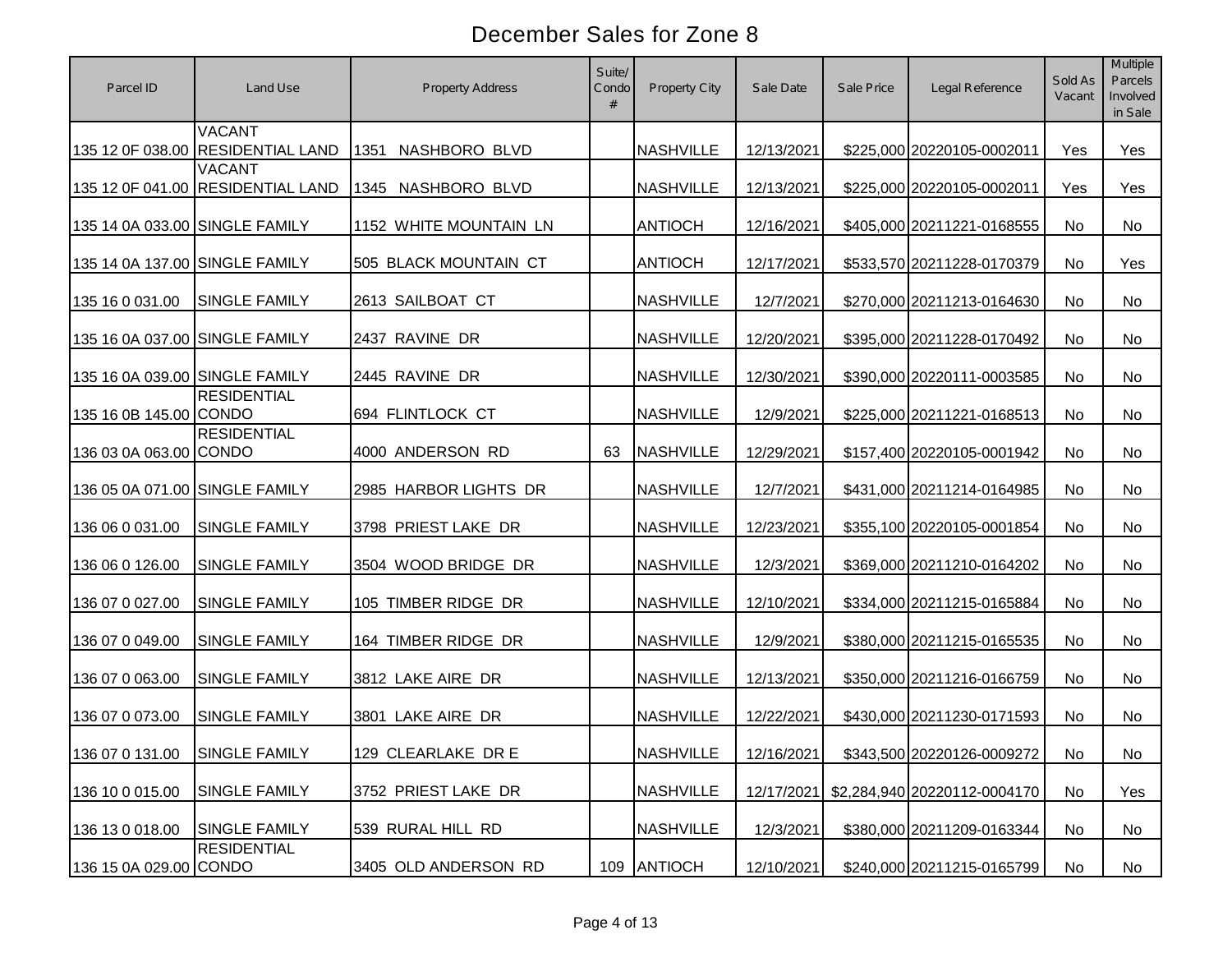| Parcel ID                      | Land Use                                           | Property Address            | Suite/<br>Condo<br># | Property City    | Sale Date  | Sale Price | Legal Reference            | Sold As<br>Vacant | <b>Multiple</b><br>Parcels<br>Involved<br>in Sale |
|--------------------------------|----------------------------------------------------|-----------------------------|----------------------|------------------|------------|------------|----------------------------|-------------------|---------------------------------------------------|
| 137 00 0 054.00                | SINGLE FAMILY                                      | 2008 BAKERS GROVE LN        |                      | <b>HERMITAGE</b> | 12/13/2021 |            | \$376,240 20211215-0165611 | No                | No                                                |
| 137 00 0 055.00                | SINGLE FAMILY                                      | 1604 BAKERS GROVE RD        |                      | <b>HERMITAGE</b> | 12/14/2021 |            | \$320,000 20211220-0167584 | No                | <b>No</b>                                         |
| 148 02 0 096.00                | <b>SINGLE FAMILY</b>                               | 3704 EZELL RD               |                      | <b>NASHVILLE</b> | 12/29/2021 |            | \$255,000 20220104-0001158 | No                | No                                                |
| 148 02 0 118.00                | <b>VACANT</b><br><b>RESIDENTIAL LAND</b>           | 3406 LALLEMAND DR           |                      | <b>NASHVILLE</b> | 12/21/2021 |            | \$165,000 20211228-0170805 | Yes               | No                                                |
| 148 03 0 137.00                | <b>DUPLEX</b>                                      | 504 SPANN CT                |                      | <b>ANTIOCH</b>   | 12/3/2021  |            | \$291,000 20211207-0162269 | No                | <b>No</b>                                         |
| 148 08 0 030.00                | <b>SINGLE FAMILY</b>                               | 4562 ARTELIA DR             |                      | <b>ANTIOCH</b>   | 12/1/2021  |            | \$288,200 20211209-0163238 | No                | <b>No</b>                                         |
| 148 08 0 237.00                | <b>SINGLE FAMILY</b>                               | 4656 LONG BR                |                      | <b>ANTIOCH</b>   | 12/2/2021  |            | \$195,000 20211207-0162061 | No                | No                                                |
|                                | <b>VACANT</b><br>148 08 0B 038.00 RESIDENTIAL LAND | <b>TERRAGON TRL</b><br>4888 |                      | <b>ANTIOCH</b>   | 12/14/2021 |            | \$75,000 20211216-0166237  | Yes               | No                                                |
| 148 12 0 026.00                | <b>SINGLE FAMILY</b>                               | 903 LYDIA DR                |                      | <b>ANTIOCH</b>   | 12/14/2021 |            | \$250,000 20220114-0006171 | No                | No                                                |
| 149 02 0 058.00                | <b>SINGLE FAMILY</b>                               | 720 OAK CREEK DR            |                      | <b>ANTIOCH</b>   | 12/22/2021 |            | \$285,000 20220113-0004987 | No                | No                                                |
| 149 02 0 081.00                | SINGLE FAMILY                                      | 2601 OAK FOREST DR          |                      | <b>ANTIOCH</b>   | 12/3/2021  |            | \$312,000 20211209-0163226 | No                | No                                                |
| 149 02 0 107.00                | <b>SINGLE FAMILY</b>                               | 4900 OAK BARREL DR          |                      | <b>ANTIOCH</b>   | 12/22/2021 |            | \$360,000 20220103-0000826 | No                | <b>No</b>                                         |
| 149 02 0B 026.00 SINGLE FAMILY |                                                    | 664 PICCADILLY ROW          |                      | <b>ANTIOCH</b>   | 12/9/2021  |            | \$371,800 20211216-0166642 | No                | No                                                |
| 149 02 0B 079.00 SINGLE FAMILY |                                                    | 824 BISHOPSGATE RD          |                      | <b>ANTIOCH</b>   | 12/28/2021 |            | \$303,000 20211230-0171674 | No                | No                                                |
| 149 02 0D 011.00 SINGLE FAMILY |                                                    | 436 LONDON CT               |                      | <b>ANTIOCH</b>   | 12/16/2021 |            | \$325,200 20211222-0169371 | No                | No                                                |
| 149 03 0K 007.00 CONDO         | <b>RESIDENTIAL</b>                                 | 2656 LAKEVILLA DR           | $\overline{7}$       | <b>NASHVILLE</b> | 12/17/2021 |            | \$399,900 20220105-0001716 | No                | No                                                |
| 149 03 0K 008.00 CONDO         | <b>RESIDENTIAL</b>                                 | 2656 LAKEVILLA DR           | 8                    | <b>NASHVILLE</b> | 12/17/2021 |            | \$399,900 20211229-0171473 | No                | No                                                |
| 149 03 0K 009.00 CONDO         | <b>RESIDENTIAL</b>                                 | 2656 LAKEVILLA DR           | 9                    | <b>NASHVILLE</b> | 12/17/2021 |            | \$399,900 20211229-0171474 | No                | No                                                |
| 149 03 0K 011.00 CONDO         | <b>RESIDENTIAL</b>                                 | 2656 LAKEVILLA DR           | 11                   | <b>NASHVILLE</b> | 12/30/2021 |            | \$399,900 20220110-0002970 | No                | No                                                |
| 149 03 0K 015.00 CONDO         | <b>RESIDENTIAL</b>                                 | 2656 LAKEVILLA DR           | 15                   | <b>NASHVILLE</b> | 12/23/2021 |            | \$406,900 20220105-0002240 | No                | No                                                |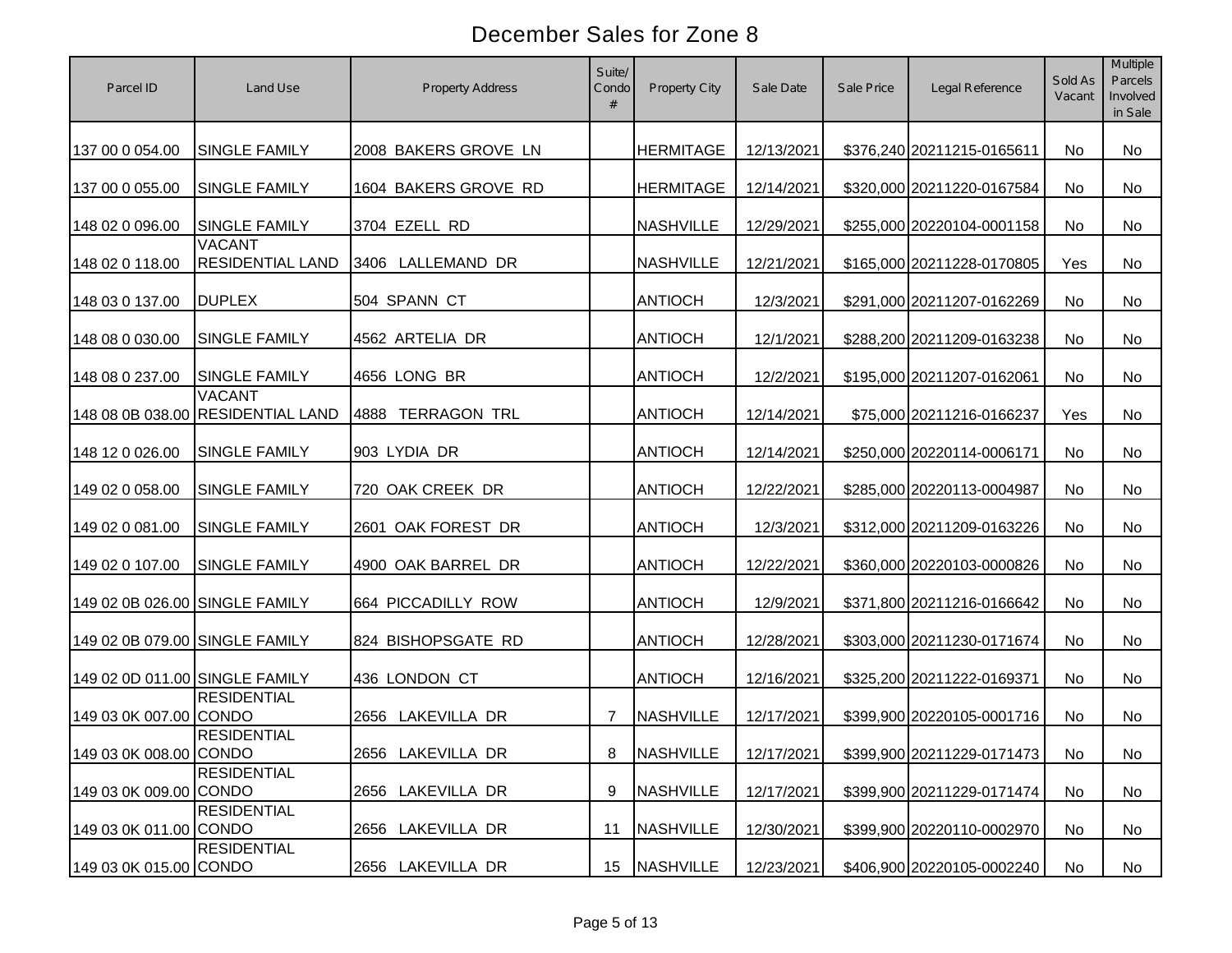| Parcel ID                      | Land Use             | <b>Property Address</b>       | Suite/<br>Condo | Property City    | Sale Date  | Sale Price | Legal Reference            | Sold As<br>Vacant | <b>Multiple</b><br>Parcels<br>Involved<br>in Sale |
|--------------------------------|----------------------|-------------------------------|-----------------|------------------|------------|------------|----------------------------|-------------------|---------------------------------------------------|
| 149 04 0 169.00                | SINGLE FAMILY        | 2524 DEERPATH DR              |                 | <b>NASHVILLE</b> | 12/17/2021 |            | \$139,500 20220124-0008360 | No                | <b>No</b>                                         |
| 149 04 0 195.00                | SINGLE FAMILY        | 2636 RAVINE DR                |                 | <b>NASHVILLE</b> | 12/13/2021 |            | \$265,000 20211216-0166611 | No                | <b>No</b>                                         |
| 149 05 0 026.00                | SINGLE FAMILY        | 4892 BARCLAY SQUARE DR        |                 | <b>ANTIOCH</b>   | 12/28/2021 |            | \$300,000 20220104-0000986 | No                | <b>No</b>                                         |
| 149 05 0 145.00                | SINGLE FAMILY        | 4916 PEBBLE CREEK DR          |                 | <b>ANTIOCH</b>   | 12/13/2021 |            | \$355,500 20211223-0169689 | No                | No                                                |
| 149 05 0 166.00                | SINGLE FAMILY        | 4765 TERRAGON TRL             |                 | <b>ANTIOCH</b>   | 12/3/2021  |            | \$250,000 20211208-0162489 | No                | <b>No</b>                                         |
| 149 05 0 248.00                | <b>SINGLE FAMILY</b> | 5024 COUNTRYSIDE DR           |                 | <b>ANTIOCH</b>   | 12/17/2021 |            | \$167,000 20211222-0169279 | No                | <b>No</b>                                         |
| 149 05 0A 137.00 CONDO         | <b>RESIDENTIAL</b>   | 137 PEPPER RIDGE CIR          |                 | <b>ANTIOCH</b>   | 12/1/2021  |            | \$235,000 20211206-0161454 | No                | No                                                |
| 149 07 0E 066.00 CONDO         | <b>RESIDENTIAL</b>   | 1532 SMOKETREE RD             |                 | <b>ANTIOCH</b>   | 12/6/2021  |            | \$262,400 20211207-0162143 | Yes               | Yes                                               |
| 149 07 0E 068.00 CONDO         | <b>RESIDENTIAL</b>   | SMOKETREE RD<br>1534          |                 | <b>ANTIOCH</b>   | 12/6/2021  |            | \$262,400 20211207-0162143 | Yes               | Yes                                               |
| 149 07 0E 070.00 CONDO         | <b>RESIDENTIAL</b>   | 1536 SMOKETREE RD             |                 | <b>ANTIOCH</b>   | 12/6/2021  |            | \$262,400 20211207-0162143 | Yes               | Yes                                               |
| 149 07 0E 072.00 CONDO         | <b>RESIDENTIAL</b>   | 1538 SMOKETREE RD             |                 | <b>ANTIOCH</b>   | 12/6/2021  |            | \$262,400 20211207-0162143 | Yes               | Yes                                               |
| 149 12 0B 004.00 SINGLE FAMILY |                      | 1232 TWIN CIRCLE DR           |                 | <b>NASHVILLE</b> | 12/6/2021  |            | \$376,000 20211215-0165417 | No                | <b>No</b>                                         |
| 149 13 0 062.00                | <b>SINGLE FAMILY</b> | 4731 BOWFIELD DR              |                 | <b>ANTIOCH</b>   | 12/15/2021 |            | \$400,000 20211230-0171753 | No                | No                                                |
| 149 15 0A 091.00 SINGLE FAMILY |                      | 2604 WELSHCREST DR            |                 | <b>ANTIOCH</b>   | 12/16/2021 |            | \$320,000 20211217-0167008 | No                | No                                                |
| 149 15 0A 190.00 SINGLE FAMILY |                      | <b>BRIDGE CREEK LN</b><br>808 |                 | <b>ANTIOCH</b>   | 12/10/2021 |            | \$342,900 20211213-0164522 | No                | No                                                |
| 149 15 0A 273.00 SINGLE FAMILY |                      | 1652 BRIDGECREST DR           |                 | <b>ANTIOCH</b>   | 12/17/2021 |            | \$533,570 20211228-0170379 | No                | Yes                                               |
| 149 15 0A 417.00 SINGLE FAMILY |                      | 3048 BROMLEY WAY              |                 | <b>ANTIOCH</b>   | 12/8/2021  |            | \$415,000 20211215-0165788 | No                | No                                                |
| 149 15 0B 046.00 CONDO         | <b>RESIDENTIAL</b>   | 1515 BRIDGECREST DR           | 314             | <b>ANTIOCH</b>   | 12/7/2021  |            | \$235,000 20211210-0164347 | No                | No                                                |
| 150 01 0 240.00                | <b>SINGLE FAMILY</b> | 421 CLEARWATER DR             |                 | <b>NASHVILLE</b> | 12/13/2021 |            | \$335,000 20211216-0166678 | No                | No                                                |
| 150 01 0 367.00                | <b>SINGLE FAMILY</b> | 2833 LERA JONES DR            |                 | <b>ANTIOCH</b>   | 12/16/2021 |            | \$265,000 20211222-0169447 | No                | No                                                |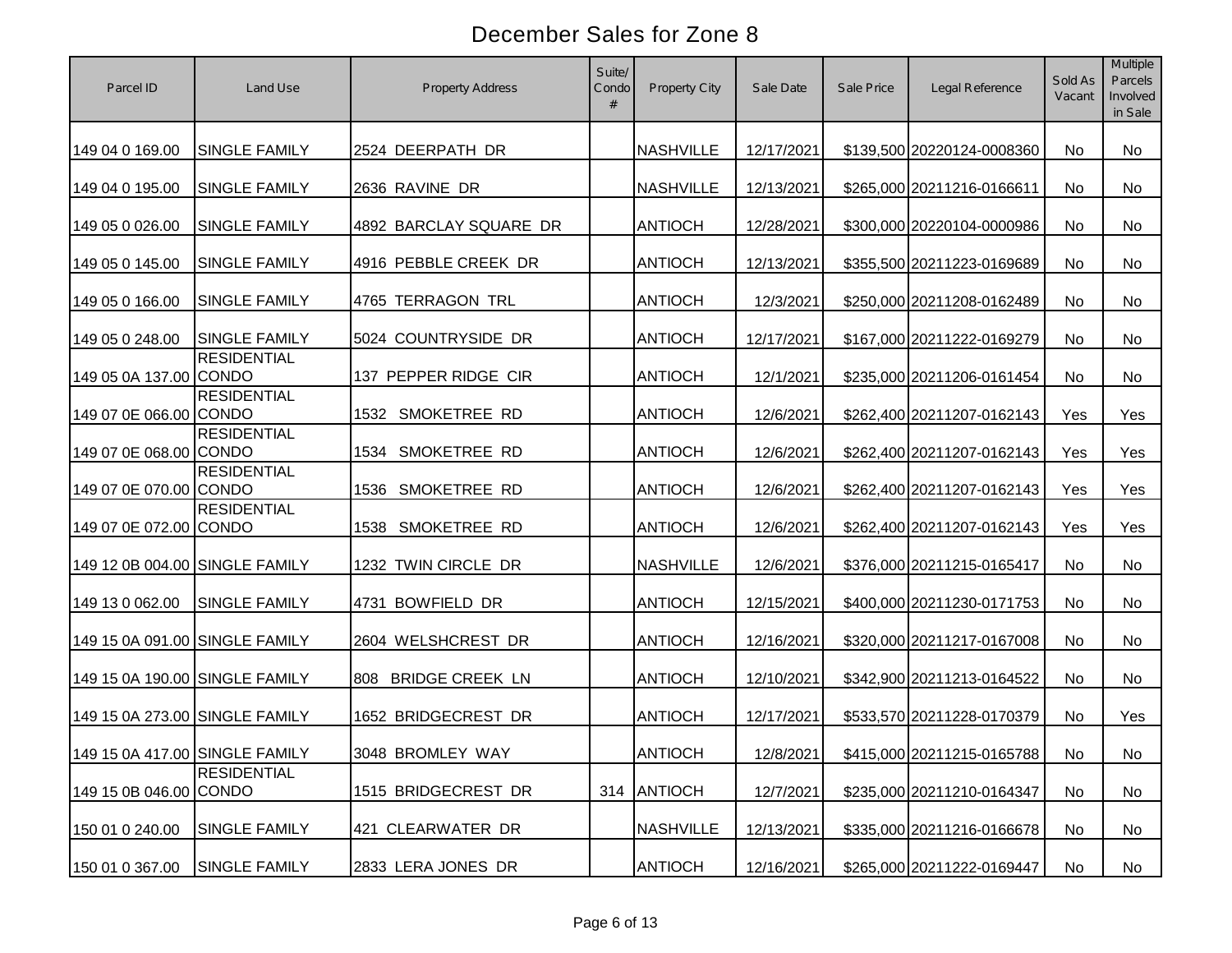| Parcel ID                     | Land Use                          | <b>Property Address</b> | Suite/<br>Condo<br># | Property City    | Sale Date  | Sale Price | Legal Reference            | Sold As<br>Vacant | Multiple<br>Parcels<br>Involved<br>in Sale |
|-------------------------------|-----------------------------------|-------------------------|----------------------|------------------|------------|------------|----------------------------|-------------------|--------------------------------------------|
| 150 02 0 232.00               | SINGLE FAMILY                     | 3073 BRANTLEY DR        |                      | <b>ANTIOCH</b>   | 12/1/2021  |            | \$312,000 20211207-0162047 | No                | No                                         |
| 150 02 0 246.00               | <b>ZERO LOT LINE</b>              | 1110 MARY EVELYN CT     |                      | <b>NASHVILLE</b> | 12/21/2021 |            | \$280,000 20211229-0171248 | No                | No                                         |
| 150 02 0 303.00               | <b>SINGLE FAMILY</b>              | 3004 MOSS SPRING DR     |                      | <b>ANTIOCH</b>   | 12/27/2021 |            | \$345,000 20220104-0000861 | No                | No                                         |
| 150 02 0 329.00               | SINGLE FAMILY                     | 3109 BLUEWATER WAY      |                      | <b>NASHVILLE</b> | 12/15/2021 |            | \$423,500 20211229-0171048 | No                | Yes                                        |
| 150 02 0 330.00               | <b>VACANT</b><br>RESIDENTIAL LAND | 0 BLUEWATER WAY         |                      | <b>NASHVILLE</b> | 12/15/2021 |            | \$423,500 20211229-0171048 | No                | Yes                                        |
| 150 02 0 404.00               | SINGLE FAMILY                     | 1229 CHARLTON DR        |                      | <b>ANTIOCH</b>   | 12/20/2021 |            | \$338,000 20220114-0005738 | No                | No                                         |
| 150 03 0 032.00               | SINGLE FAMILY                     | 3432 TIMBER TRL         |                      | <b>ANTIOCH</b>   | 12/10/2021 |            | \$380,000 20211216-0166207 | No                | No                                         |
| 150 05 0 261.00               | SINGLE FAMILY                     | 2937 BRANTLEY DR        |                      | <b>ANTIOCH</b>   | 12/16/2021 |            | \$240,000 20211229-0170853 | No                | No                                         |
| 150 05 0 262.00               | SINGLE FAMILY                     | 2933 BRANTLEY DR        |                      | <b>ANTIOCH</b>   | 12/3/2021  |            | \$346,600 20211217-0167225 | No                | No                                         |
| 150 05 0 334.00               | ZERO LOT LINE                     | 3215 LUANN DR           |                      | <b>ANTIOCH</b>   | 12/30/2021 |            | \$205,000 20220119-0007270 | No                | No                                         |
| 150 06 0 057.00               | SINGLE FAMILY                     | 2888 LERA JONES DR      |                      | <b>ANTIOCH</b>   | 12/1/2021  |            | \$340,000 20211207-0162031 | No                | No                                         |
| 150 06 0 117.00               | ZERO LOT LINE                     | 3004 MOSSDALE DR        |                      | <b>ANTIOCH</b>   | 12/10/2021 |            | \$215,000 20211216-0166514 | No                | No                                         |
| 150 06 0 235.00               | SINGLE FAMILY                     | 3016 BRANTLEY DR        |                      | <b>ANTIOCH</b>   | 12/28/2021 |            | \$359,900 20220110-0002841 | No                | No                                         |
| 150 07 0 058.00               | SINGLE FAMILY                     | 204 NEW TOWNE CT        |                      | <b>ANTIOCH</b>   | 12/3/2021  |            | \$333,700 20211209-0163531 | No                | No                                         |
| 150 07 0 060.00               | SINGLE FAMILY                     | 3241 NEW TOWNE RD       |                      | <b>ANTIOCH</b>   | 12/13/2021 |            | \$251,900 20211217-0167005 | No                | No                                         |
| 150 07 0 141.00               | SINGLE FAMILY                     | 401 SPRINGTIME CT       |                      | <b>ANTIOCH</b>   | 12/21/2021 |            | \$315,000 20211230-0171830 | <b>No</b>         | No                                         |
| 150 07 0 240.00 ZERO LOT LINE |                                   | 3245 ANDERSON RD        |                      | <b>ANTIOCH</b>   | 12/10/2021 |            | \$225,000 20211216-0166636 | No                | No                                         |
| 150 07 0 487.00               | SINGLE FAMILY                     | 3436 TOWNE VILLAGE RD   |                      | <b>ANTIOCH</b>   | 12/8/2021  |            | \$155,000 20220103-0000730 | No                | No                                         |
| 150 07 0 525.00               | ZERO LOT LINE                     | 3341 OAK TREES CT       |                      | <b>ANTIOCH</b>   | 12/10/2021 |            | \$215,000 20211217-0167276 | No                | No                                         |
| 150 08 0 040.00               | SINGLE FAMILY                     | 3521 DAISY TRL          |                      | <b>ANTIOCH</b>   | 12/14/2021 |            | \$326,000 20211220-0167633 | No                | No                                         |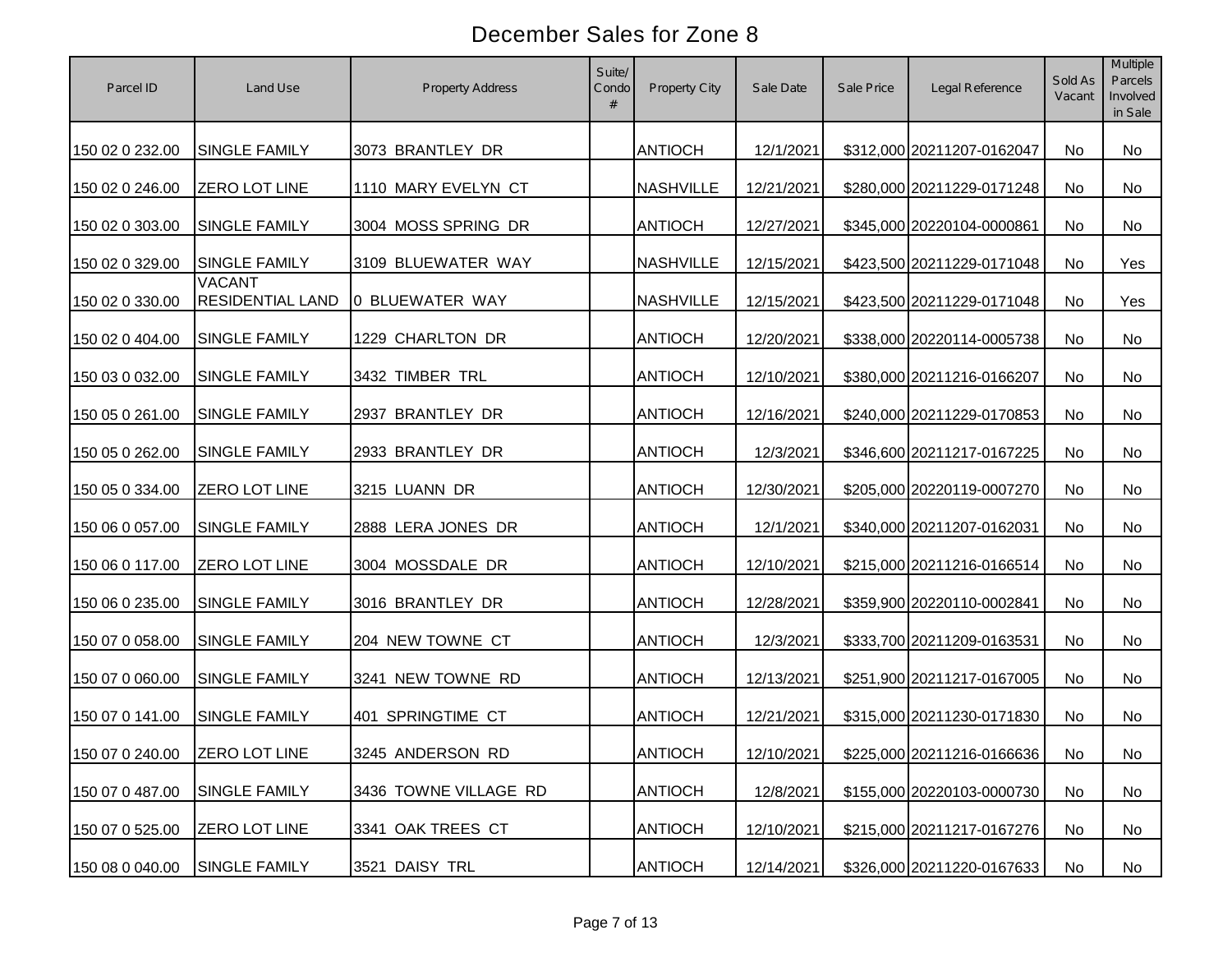| Parcel ID                      | Land Use             | <b>Property Address</b> | Suite/<br>Condo | <b>Property City</b> | Sale Date  | Sale Price | Legal Reference            | Sold As<br>Vacant | <b>Multiple</b><br>Parcels<br>Involved<br>in Sale |
|--------------------------------|----------------------|-------------------------|-----------------|----------------------|------------|------------|----------------------------|-------------------|---------------------------------------------------|
| 150 08 0 080.00                | <b>SINGLE FAMILY</b> | 1204 PLACID CT          |                 | <b>ANTIOCH</b>       | 12/22/2021 |            | \$320,000 20220103-0000160 | No                | No                                                |
| 150 08 0 147.00                | <b>SINGLE FAMILY</b> | 1117 BURLINGAME CT      |                 | <b>ANTIOCH</b>       | 12/22/2021 |            | \$286,500 20220104-0001521 | No                | No                                                |
| 150 08 0 147.00                | SINGLE FAMILY        | 1117 BURLINGAME CT      |                 | <b>ANTIOCH</b>       | 12/23/2021 |            | \$313,000 20220114-0006264 | No                | No                                                |
| 150 09 0 072.00                | SINGLE FAMILY        | 2821 BARKSDALE LN       |                 | <b>ANTIOCH</b>       | 12/22/2021 |            | \$290,000 20211223-0169752 | No                | <b>No</b>                                         |
| 150 09 0 127.00                | <b>SINGLE FAMILY</b> | 2993 OWENDALE DR        |                 | <b>ANTIOCH</b>       | 12/3/2021  |            | \$317,700 20211209-0163544 | No                | No                                                |
| 150 09 0A 086.00 SINGLE FAMILY |                      | 1428 CALAIS CT          |                 | <b>ANTIOCH</b>       | 12/6/2021  |            | \$332,100 20211221-0168308 | No                | No                                                |
| 150 09 0B 012.00 SINGLE FAMILY |                      | 712 KAEDEN POINTE CT    |                 | <b>ANTIOCH</b>       | 12/3/2021  |            | \$341,000 20211210-0164354 | No                | No                                                |
| 150 10 0 053.00                | <b>SINGLE FAMILY</b> | 104 STONE BRIDGE CT     |                 | <b>ANTIOCH</b>       | 12/21/2021 |            | \$300,000 20220114-0005812 | No                | No                                                |
| 150 11 0 015.00                | SINGLE FAMILY        | 108 TOWNE VILLAGE CT    |                 | <b>ANTIOCH</b>       | 12/6/2021  |            | \$753,696 20211213-0164822 | No                | Yes                                               |
| 150 11 0 078.00                | <b>SINGLE FAMILY</b> | 3269 NEW TOWNE RD       |                 | <b>ANTIOCH</b>       | 12/8/2021  |            | \$225,000 20211214-0165313 | No                | <b>No</b>                                         |
| 150 11 0 273.00                | <b>SINGLE FAMILY</b> | 105 BELLE OAKS CT       |                 | <b>ANTIOCH</b>       | 12/20/2021 |            | \$360,000 20211228-0170297 | No                | No                                                |
| 150 12 0A 001.00 SINGLE FAMILY |                      | 3716 HUNTINGBORO TRL    |                 | <b>ANTIOCH</b>       | 12/29/2021 |            | \$376,000 20220118-0006917 | No                | No                                                |
| 150 12 0A 154.00 SINGLE FAMILY |                      | 1220 QUAISE MOOR E      |                 | <b>ANTIOCH</b>       | 12/3/2021  |            | \$361,500 20211210-0164352 | No                | No                                                |
| 150 12 0A 205.00 SINGLE FAMILY |                      | 3612 DOVE CREEK RD      |                 | <b>ANTIOCH</b>       | 12/2/2021  |            | \$438,900 20211220-0167858 | <b>No</b>         | No                                                |
| 150 12 0B 027.00 SINGLE FAMILY |                      | 3801<br>PARK ROYAL LN   |                 | <b>ANTIOCH</b>       | 12/14/2021 |            | \$446,000 20211222-0169270 | No                | No                                                |
| 150 16 0A 100.00 SINGLE FAMILY |                      | 3013 BEACHMIST WAY      |                 | <b>ANTIOCH</b>       | 12/6/2021  |            | \$373,000 20211214-0165063 | No.               | No                                                |
| 151 01 0A 011.00 SINGLE FAMILY |                      | 3741 WATERFORD WAY      |                 | <b>ANTIOCH</b>       | 12/8/2021  |            | \$327,100 20211214-0165268 | No                | No                                                |
| 151 01 0A 098.00 SINGLE FAMILY |                      | 3317 MILBRIDGE DR       |                 | <b>ANTIOCH</b>       | 12/13/2021 |            | \$350,000 20211221-0168762 | No                | No                                                |
| 151 09 0A 061.00 SINGLE FAMILY |                      | 4508 CHESHIRE PASS      |                 | <b>ANTIOCH</b>       | 12/10/2021 |            | \$431,000 20211215-0165477 | No                | No                                                |
| 151 09 0A 132.00 SINGLE FAMILY |                      | 4705 DERBYSHIRE DR      |                 | <b>ANTIOCH</b>       | 12/14/2021 |            | \$300,000 20211221-0168147 | No                | No                                                |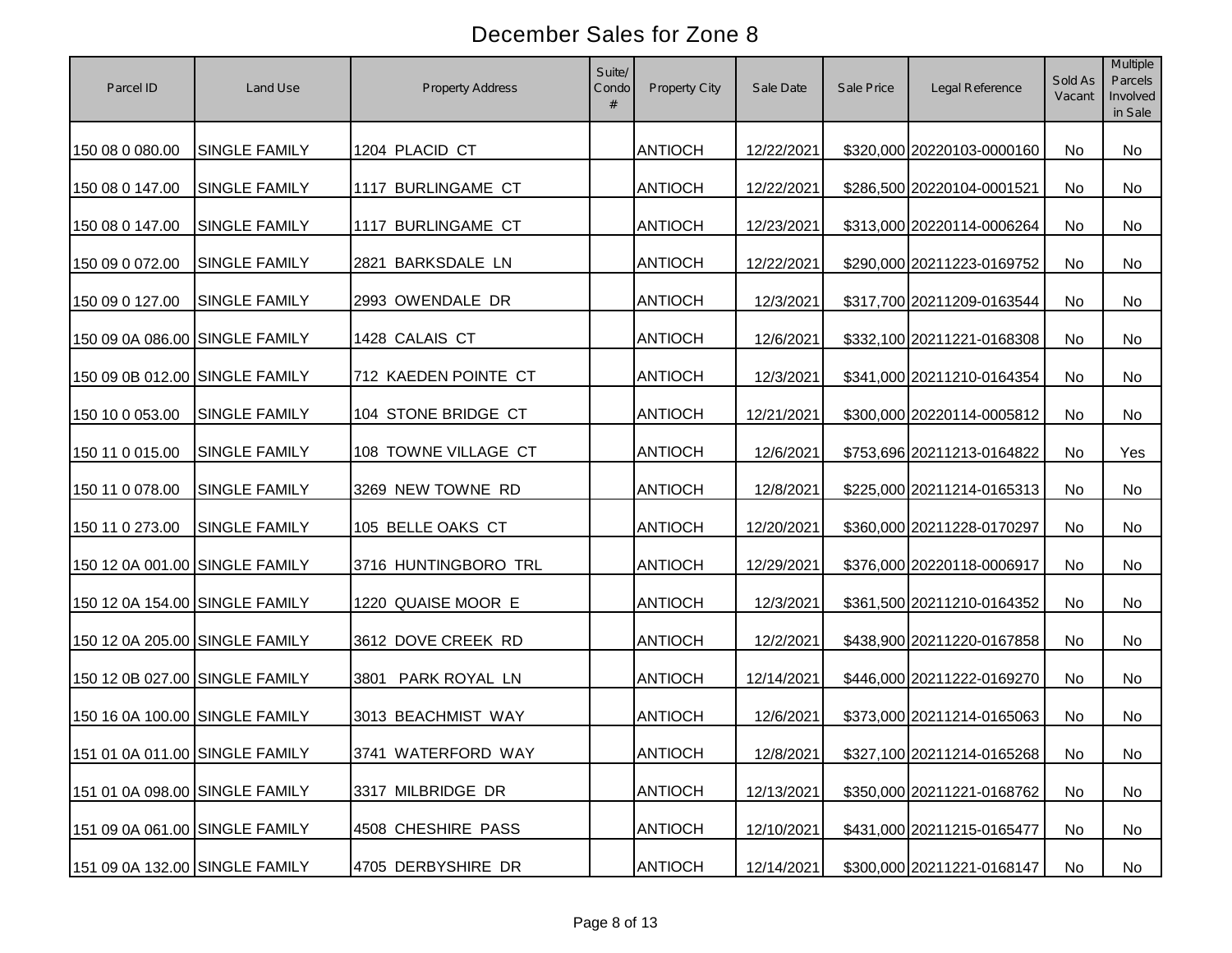| Parcel ID                      | Land Use           | <b>Property Address</b>         | Suite/<br>Condo<br># | Property City  | Sale Date  | Sale Price | Legal Reference            | Sold As<br>Vacant | <b>Multiple</b><br>Parcels<br>Involved<br>in Sale |
|--------------------------------|--------------------|---------------------------------|----------------------|----------------|------------|------------|----------------------------|-------------------|---------------------------------------------------|
| 151 09 0B 207.00 SINGLE FAMILY |                    | 5509 DORY DR                    |                      | <b>ANTIOCH</b> | 12/10/2021 |            | \$282,200 20211216-0166423 | No                | No                                                |
| 163 02 0B 010.00 SINGLE FAMILY |                    | 136 TOOK DR                     |                      | <b>ANTIOCH</b> | 12/16/2021 |            | \$409,800 20211229-0171934 | No                | <b>No</b>                                         |
| 163 02 0B 170.00 CONDO         | <b>RESIDENTIAL</b> | 750 PIPPIN DR                   |                      | <b>ANTIOCH</b> | 12/16/2021 |            | \$160,000 20211222-0168814 | No                | <b>No</b>                                         |
| 163 05 0A 011.00 CONDO         | <b>RESIDENTIAL</b> | 5170 HICKORY HOLLOW PKWY        | 905                  | <b>ANTIOCH</b> | 12/9/2021  |            | \$260,000 20211215-0165564 | No                | <b>No</b>                                         |
| 163 05 0A 012.00 CONDO         | <b>RESIDENTIAL</b> | 5170 HICKORY HOLLOW PKWY        | 903                  | <b>ANTIOCH</b> | 12/29/2021 |            | \$234,900 20220105-0002238 | No                | <b>No</b>                                         |
| 163 05 0B 081.00 CONDO         | <b>RESIDENTIAL</b> | 5170 HICKORY HOLLOW PKWY        | 244                  | <b>ANTIOCH</b> | 12/17/2021 |            | \$271,000 20211223-0169678 | No                | <b>No</b>                                         |
| 163 05 0B 089.00 CONDO         | <b>RESIDENTIAL</b> | 5170 HICKORY HOLLOW PKWY        | 238                  | <b>ANTIOCH</b> | 12/10/2021 |            | \$200,000 20211213-0164519 | No                | No                                                |
| 163 11 0B 094.00 CONDO         | <b>RESIDENTIAL</b> | 316 ASH FORGE DR                |                      | <b>ANTIOCH</b> | 12/6/2021  |            | \$253,900 20220104-0000954 | No                | No                                                |
| 163 11 0C 037.00 CONDO         | <b>RESIDENTIAL</b> | 503 UPSALL DR                   |                      | <b>ANTIOCH</b> | 12/14/2021 |            | \$285,000 20211220-0167965 | No                | <b>No</b>                                         |
| 163 11 0E 025.00 CONDO         | <b>RESIDENTIAL</b> | 2950 BABY RUTH LN               | 25                   | <b>ANTIOCH</b> | 12/14/2021 |            | \$280,000 20211217-0166993 | No                | No                                                |
| 163 16 0A 014.00 CONDO         | <b>RESIDENTIAL</b> | 5827 MONROE XING                |                      | ANTIOCH        | 12/27/2021 |            | \$245,000 20211229-0171044 | No                | No                                                |
| 163 16 0D 049.00 CONDO         | <b>RESIDENTIAL</b> | MONROE XING<br>5869             |                      | <b>ANTIOCH</b> | 12/9/2021  |            | \$270,000 20211214-0165216 | <b>No</b>         | <b>No</b>                                         |
| 164 01 0A 034.00 SINGLE FAMILY |                    | MARONEY DR<br>7305              |                      | <b>ANTIOCH</b> | 12/16/2021 |            | \$353,000 20211221-0168770 | No                | No                                                |
| 164 03 0A 061.00 SINGLE FAMILY |                    | <b>HAMILTON HILL DR</b><br>2009 |                      | <b>ANTIOCH</b> | 12/1/2021  |            | \$432,000 20211206-0161346 | <b>No</b>         | No                                                |
| 164 03 0B 004.00 CONDO         | <b>RESIDENTIAL</b> | POSTINGS PT<br>2207             |                      | <b>ANTIOCH</b> | 12/1/2021  |            | \$284,300 20211213-0164945 | <b>No</b>         | No                                                |
| 164 03 0C 014.00 SINGLE FAMILY |                    | 3012 TALISMAN WAY               |                      | <b>ANTIOCH</b> | 12/30/2021 |            | \$344,680 20220103-0000323 | <b>No</b>         | No                                                |
| 164 03 0C 015.00 SINGLE FAMILY |                    | 3008 TALISMAN WAY               |                      | <b>ANTIOCH</b> | 12/30/2021 |            | \$339,230 20220103-0000460 | No                | No                                                |
| 164 03 0C 016.00 SINGLE FAMILY |                    | 3004 TALISMAN WAY               |                      | <b>ANTIOCH</b> | 12/31/2021 |            | \$349,990 20220104-0001261 | No                | No                                                |
| 164 03 0C 017.00 SINGLE FAMILY |                    | 3000 TALISMAN WAY               |                      | <b>ANTIOCH</b> | 12/31/2021 |            | \$349,990 20220104-0001257 | No                | No                                                |
| 164 03 0D 074.00 CONDO         | <b>RESIDENTIAL</b> | 1206 FOXTON LN                  |                      | <b>ANTIOCH</b> | 12/6/2021  |            | \$299,160 20211213-0164718 | No                | No                                                |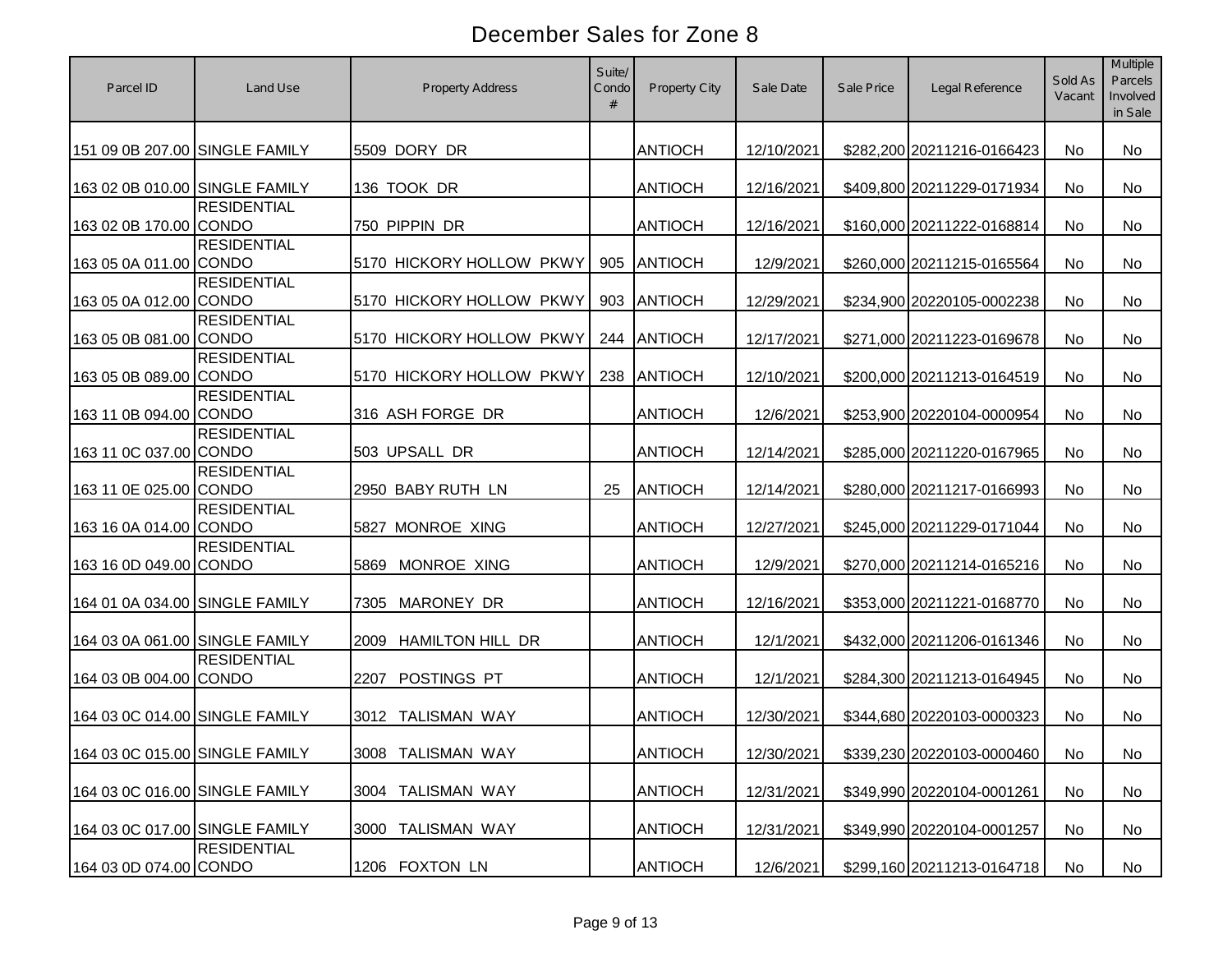| Parcel ID              | Land Use                                           | <b>Property Address</b>     | Suite/<br>Condo<br># | Property City  | Sale Date  | Sale Price | Legal Reference            | Sold As<br>Vacant | <b>Multiple</b><br>Parcels<br>Involved<br>in Sale |
|------------------------|----------------------------------------------------|-----------------------------|----------------------|----------------|------------|------------|----------------------------|-------------------|---------------------------------------------------|
| 164 03 0D 075.00 CONDO | <b>RESIDENTIAL</b>                                 | 1204 FOXTON LN              |                      | <b>ANTIOCH</b> | 12/10/2021 |            | \$275,940 20211214-0165087 | No.               | <b>No</b>                                         |
| 164 03 0D 117.00 CONDO | <b>RESIDENTIAL</b>                                 | <b>CORONATION DR</b><br>803 |                      | <b>ANTIOCH</b> | 12/30/2021 |            | \$284,740 20220104-0001410 | <b>No</b>         | <b>No</b>                                         |
| 164 03 0D 118.00 CONDO | <b>RESIDENTIAL</b>                                 | 805<br><b>CORONATION DR</b> |                      | <b>ANTIOCH</b> | 12/30/2021 |            | \$282,810 20220103-0000527 | No.               | <b>No</b>                                         |
| 164 03 0D 119.00 CONDO | <b>RESIDENTIAL</b>                                 | 807<br><b>CORONATION DR</b> |                      | <b>ANTIOCH</b> | 12/31/2021 |            | \$284,680 20220104-0001349 | No                | <b>No</b>                                         |
| 164 03 0D 120.00 CONDO | <b>RESIDENTIAL</b>                                 | <b>CORONATION DR</b><br>809 |                      | <b>ANTIOCH</b> | 12/31/2021 |            | \$286,680 20220104-0001264 | No                | <b>No</b>                                         |
| 164 03 0D 121.00 CONDO | <b>RESIDENTIAL</b>                                 | <b>CORONATION DR</b><br>811 |                      | <b>ANTIOCH</b> | 12/31/2021 |            | \$283,220 20220111-0003535 | No                | No                                                |
| 164 03 0D 122.00 CONDO | <b>RESIDENTIAL</b>                                 | <b>CORONATION DR</b><br>813 |                      | <b>ANTIOCH</b> | 12/31/2021 |            | \$283,280 20220104-0001364 | No                | <b>No</b>                                         |
| 164 03 0D 123.00 CONDO | <b>RESIDENTIAL</b>                                 | <b>CORONATION DR</b><br>815 |                      | <b>ANTIOCH</b> | 12/31/2021 |            | \$303,540 20220104-0001273 | No                | <b>No</b>                                         |
| 164 03 0D 138.00 CONDO | <b>RESIDENTIAL</b>                                 | <b>TALISMAN WAY</b><br>3037 |                      | <b>ANTIOCH</b> | 12/3/2021  |            | \$266,400 20211206-0161355 | No.               | <b>No</b>                                         |
|                        | <b>VACANT</b><br>164 03 0D 140.00 RESIDENTIAL LAND | <b>TALISMAN WAY</b><br>3041 |                      | <b>ANTIOCH</b> | 12/23/2021 |            | \$307,990 20211228-0170391 | No                | No                                                |
| 164 03 0D 141.00 CONDO | <b>RESIDENTIAL</b>                                 | <b>TALISMAN WAY</b><br>3043 |                      | <b>ANTIOCH</b> | 12/28/2021 |            | \$299,560 20211229-0171068 | No                | <b>No</b>                                         |
| 164 03 0D 142.00 CONDO | <b>RESIDENTIAL</b>                                 | <b>TALISMAN WAY</b><br>3045 |                      | <b>ANTIOCH</b> | 12/30/2021 |            | \$276,200 20220104-0001269 | No                | <b>No</b>                                         |
| 164 03 0D 143.00 CONDO | <b>RESIDENTIAL</b>                                 | <b>TALISMAN WAY</b><br>3047 |                      | <b>ANTIOCH</b> | 12/28/2021 |            | \$279,400 20220103-0000440 | No.               | <b>No</b>                                         |
| 164 03 0D 144.00 CONDO | <b>RESIDENTIAL</b>                                 | <b>TALISMAN WAY</b><br>3049 |                      | <b>ANTIOCH</b> | 12/28/2021 |            | \$286,900 20211229-0171075 | <b>No</b>         | <b>No</b>                                         |
| 164 03 0D 146.00 CONDO | <b>RESIDENTIAL</b>                                 | 3053<br><b>TALISMAN WAY</b> |                      | <b>ANTIOCH</b> | 12/28/2021 |            | \$274,940 20220103-0000430 | <b>No</b>         | <b>No</b>                                         |
| 164 03 0D 146.00 CONDO | <b>RESIDENTIAL</b>                                 | <b>TALISMAN WAY</b><br>3053 |                      | <b>ANTIOCH</b> | 12/28/2021 |            | \$276,340 20220103-0000424 | <b>No</b>         | No                                                |
| 164 03 0D 147.00 CONDO | <b>RESIDENTIAL</b>                                 | 3055 TALISMAN WAY           |                      | <b>ANTIOCH</b> | 12/28/2021 |            | \$282,400 20220103-0000434 | No                | No                                                |
| 164 03 0D 148.00 CONDO | <b>RESIDENTIAL</b>                                 | 3057 TALISMAN WAY           |                      | <b>ANTIOCH</b> | 12/20/2021 |            | \$299,560 20211221-0168446 | No                | No                                                |
| 164 04 0B 032.00 CONDO | <b>RESIDENTIAL</b>                                 | 5562 HAMILTON CIR           |                      | <b>ANTIOCH</b> | 12/30/2021 |            | \$319,000 20220110-0002491 | No                | No                                                |
| 164 05 0A 012.00 CONDO | <b>RESIDENTIAL</b>                                 | 4316 SUMMERCREST BLVD       |                      | 712 ANTIOCH    | 12/23/2021 |            | \$294,871 20220103-0000428 | No                | No                                                |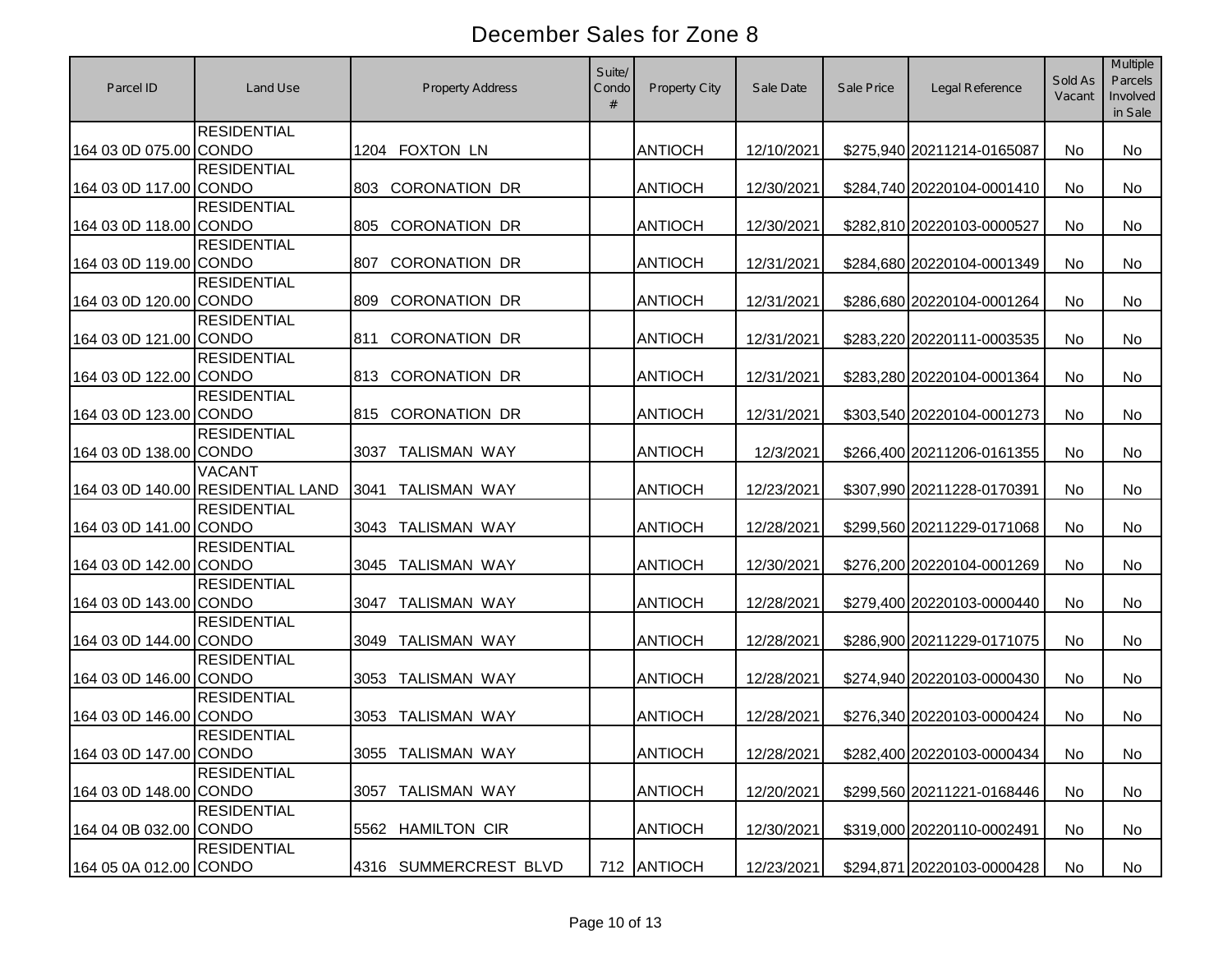| Parcel ID                      | Land Use                                           | <b>Property Address</b>            | Suite/<br>Condo<br># | Property City  | Sale Date  | Sale Price | Legal Reference              | Sold As<br>Vacant | Multiple<br>Parcels<br>Involved<br>in Sale |
|--------------------------------|----------------------------------------------------|------------------------------------|----------------------|----------------|------------|------------|------------------------------|-------------------|--------------------------------------------|
| 164 06 0B 013.00 CONDO         | <b>RESIDENTIAL</b>                                 | 525 BRADBURN VILLAGE CIR           |                      | <b>ANTIOCH</b> | 12/16/2021 |            | \$228,000 20211221-0168726   | No                | No                                         |
| 164 06 0B 045.00 CONDO         | <b>RESIDENTIAL</b>                                 | 589 BRADBURN VILLAGE CIR           |                      | <b>ANTIOCH</b> | 12/2/2021  |            | \$250,900 20211206-0161567   | <b>No</b>         | <b>No</b>                                  |
| 164 06 0B 113.00 CONDO         | <b>RESIDENTIAL</b>                                 | 641 BRADBURN VILLAGE CIR           |                      | <b>ANTIOCH</b> | 12/3/2021  |            | \$265,000 20211210-0164118   | <b>No</b>         | <b>No</b>                                  |
|                                | <b>VACANT</b><br>164 06 0D 256.00 RESIDENTIAL LAND | <b>BRADBURN VILLAGE DR</b><br>1033 |                      | <b>ANTIOCH</b> | 12/17/2021 |            | \$257,690 20220105-0001694   | No                | No                                         |
|                                | <b>VACANT</b><br>164 06 0D 270.00 RESIDENTIAL LAND | 1061<br><b>BRADBURN VILLAGE DR</b> |                      | <b>ANTIOCH</b> | 12/22/2021 |            | \$265,590 20220113-0004959   | No                | No                                         |
|                                | <b>VACANT</b><br>164 06 0D 275.00 RESIDENTIAL LAND | 1071<br>BRADBURN VILLAGE DR        |                      | <b>ANTIOCH</b> | 12/15/2021 |            | \$265,590 20220103-0000245   | No                | No                                         |
| 164 07 0A 312.00 SINGLE FAMILY |                                                    | <b>GRACEWOOD GRV</b><br>525        |                      | <b>ANTIOCH</b> | 12/2/2021  |            | \$410,000 20211216-0166623   | No                | No                                         |
| 164 08 0A 035.00 SINGLE FAMILY |                                                    | 877 PIN OAK DR                     |                      | <b>ANTIOCH</b> | 12/30/2021 |            | \$332,000 20220111-0003198   | No                | <b>No</b>                                  |
| 164 10 0A 141.00 SINGLE FAMILY |                                                    | 3104 PONY RIDGE WAY                |                      | <b>ANTIOCH</b> | 12/2/2021  |            | \$440,200 20211210-0163927   | No                | No                                         |
| 164 10 0A 374.00 SINGLE FAMILY |                                                    | 1005 SUMMERCREST CT                |                      | <b>ANTIOCH</b> | 12/16/2021 |            | \$500,000 20211223-0169880   | No                | No                                         |
| 164 10 0A 416.00 SINGLE FAMILY |                                                    | 809 KESTENBAUM CT                  |                      | <b>ANTIOCH</b> | 12/15/2021 |            | \$422,000 20211220-0167942   | No                | No                                         |
| 164 12 0 032.00                | <b>SINGLE FAMILY</b>                               | 1412 LAUREL OAK DR                 |                      | <b>ANTIOCH</b> | 12/15/2021 |            | \$299,000 20211217-0167032   | No                | <b>No</b>                                  |
| 164 12 0A 034.00 SINGLE FAMILY |                                                    | 920 PIN OAK DR                     |                      | <b>ANTIOCH</b> | 12/3/2021  |            | \$348,000 20211209-0163399   | No                | <b>No</b>                                  |
| 164 13 0 049.00                | <b>SINGLE FAMILY</b>                               | 5720 CEDAR ASH XING                |                      | <b>ANTIOCH</b> | 12/3/2021  |            | \$370,000 20211210-0164125   | <b>No</b>         | <b>No</b>                                  |
| 164 13 0 146.00                | <b>SINGLE FAMILY</b>                               | 6013 MONROE XING                   |                      | <b>ANTIOCH</b> | 12/17/2021 |            | \$5,435,787 20220112-0004172 | No                | Yes                                        |
| 164 13 0C 013.00 SINGLE FAMILY |                                                    | ASHEFORD TRCE<br>3900              |                      | <b>ANTIOCH</b> | 12/15/2021 |            | \$490,310 20211221-0168197   | No                | No                                         |
| 164 13 0C 015.00 SINGLE FAMILY |                                                    | 4109 TREEHAVEN PL                  |                      | <b>ANTIOCH</b> | 12/10/2021 |            | \$372,735 20211215-0165910   | No                | No                                         |
| 164 13 0C 017.00 SINGLE FAMILY |                                                    | TREEHAVEN PL<br>4117               |                      | <b>ANTIOCH</b> | 12/7/2021  |            | \$359,645 20211210-0164183   | No                | No                                         |
| 164 13 0C 018.00 SINGLE FAMILY |                                                    | TREEHAVEN PL<br>4121               |                      | <b>ANTIOCH</b> | 12/14/2021 |            | \$369,140 20211221-0168169   | No                | No                                         |
| 164 13 0C 019.00 SINGLE FAMILY |                                                    | 4125 TREEHAVEN PL                  |                      | <b>ANTIOCH</b> | 12/21/2021 |            | \$368,825 20211230-0172089   | No                | No                                         |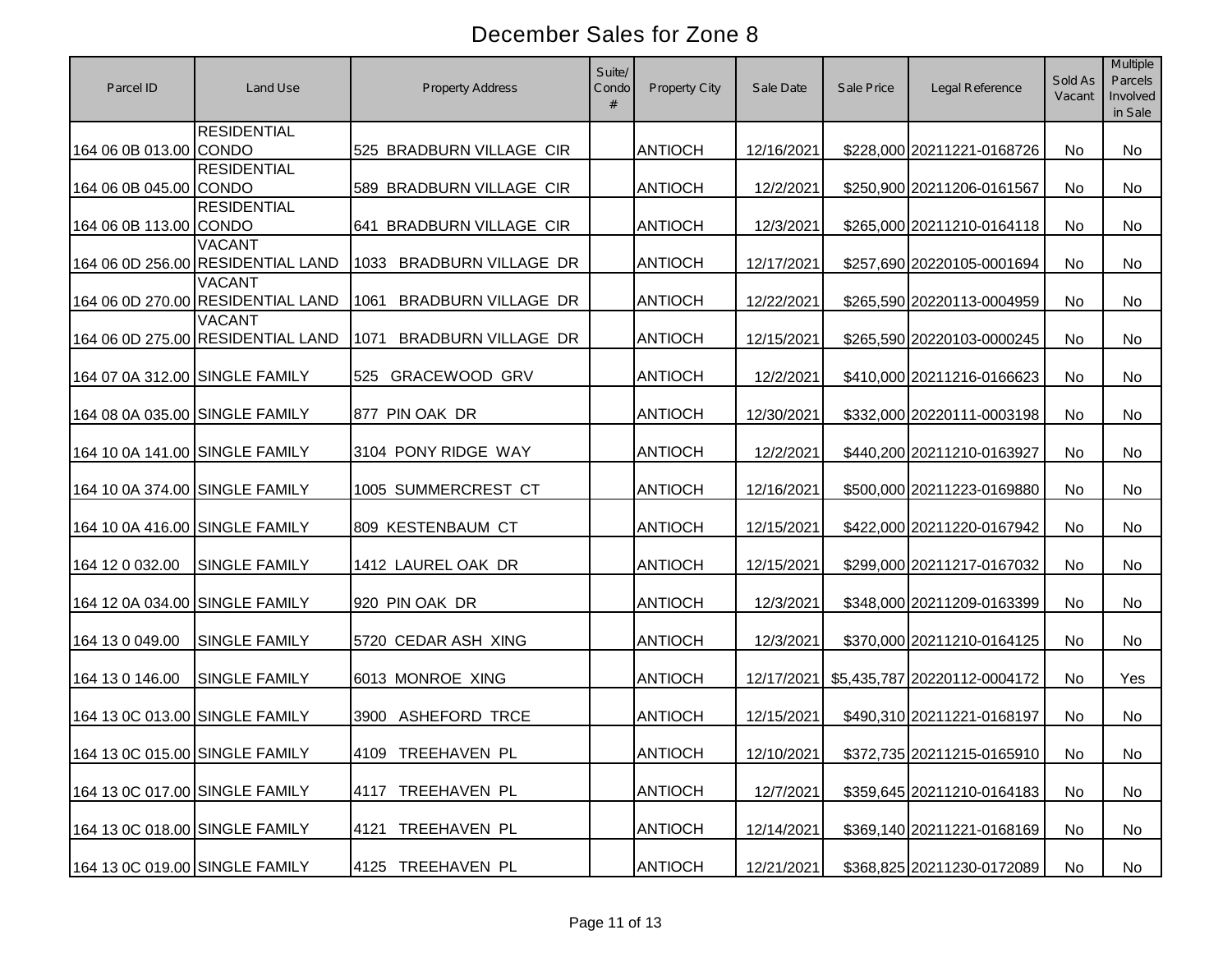| Parcel ID                      | Land Use                                           | <b>Property Address</b>  | Suite/<br>Condo<br># | Property City  | Sale Date  | Sale Price | Legal Reference            | Sold As<br>Vacant | <b>Multiple</b><br>Parcels<br>Involved<br>in Sale |
|--------------------------------|----------------------------------------------------|--------------------------|----------------------|----------------|------------|------------|----------------------------|-------------------|---------------------------------------------------|
| 164 13 0C 020.00 SINGLE FAMILY |                                                    | TREEHAVEN PL<br>4129     |                      | <b>ANTIOCH</b> | 12/28/2021 |            | \$339,595 20220112-0004357 | No                | <b>No</b>                                         |
| 164 13 0C 032.00 SINGLE FAMILY |                                                    | TREEHAVEN PL<br>4124     |                      | <b>ANTIOCH</b> | 12/8/2021  |            | \$367,715 20211213-0164695 | No                | <b>No</b>                                         |
| 164 13 0C 033.00 SINGLE FAMILY |                                                    | TREEHAVEN PL<br>4120     |                      | <b>ANTIOCH</b> | 12/7/2021  |            | \$365,960 20211213-0164649 | No                | <b>No</b>                                         |
| 164 13 0C 034.00 SINGLE FAMILY |                                                    | TREEHAVEN PL<br>4116     |                      | <b>ANTIOCH</b> | 12/14/2021 |            | \$329,335 20211220-0167719 | No                | <b>No</b>                                         |
| 164 13 0C 035.00 SINGLE FAMILY |                                                    | 4112 TREEHAVEN PL        |                      | <b>ANTIOCH</b> | 12/7/2021  |            | \$350,940 20211210-0164066 | No                | <b>No</b>                                         |
| 165 00 0 011.00                | <b>VACANT</b><br><b>RESIDENTIAL LAND</b>           | 0 HAMILTON CHURCH RD     |                      | <b>ANTIOCH</b> | 12/9/2021  |            | \$675,000 20211210-0164047 | Yes               | <b>No</b>                                         |
| 165 05 0A 006.00 SINGLE FAMILY |                                                    | 321 S SHORE DR           |                      | <b>ANTIOCH</b> | 12/29/2021 |            | \$171,000 20220103-0000498 | No                | No                                                |
|                                | <b>VACANT</b><br>165 09 0A 039.00 RESIDENTIAL LAND | 1844 LAKEWOOD VILLAGE DR |                      | <b>ANTIOCH</b> | 12/10/2021 |            | \$87,000 20211229-0171342  | Yes               | <b>No</b>                                         |
| 175 02 0B 006.00 CONDO         | <b>RESIDENTIAL</b>                                 | 1513 SPRUCEDALE DR       |                      | <b>ANTIOCH</b> | 12/23/2021 |            | \$237,000 20211229-0171051 | No                | <b>No</b>                                         |
| 175 02 0B 140.00 CONDO         | <b>RESIDENTIAL</b>                                 | 818 LOWER PARK PL        |                      | <b>ANTIOCH</b> | 12/1/2021  |            | \$240,000 20211209-0163094 | No                | No                                                |
| 175 02 0B 146.00 CONDO         | <b>RESIDENTIAL</b>                                 | 830 LOWER PARK PL        |                      | ANTIOCH        | 12/29/2021 |            | \$245,000 20220118-0006505 | No                | No                                                |
| 175 02 0B 182.00 CONDO         | <b>RESIDENTIAL</b>                                 | 1706 SPRUCEDALE DR       |                      | <b>ANTIOCH</b> | 12/10/2021 |            | \$239,999 20211220-0167531 | No.               | <b>No</b>                                         |
| 175 02 0B 202.00               | <b>RESIDENTIAL</b><br><b>CONDO</b>                 | 4133 SADDLECREEK WAY     |                      | <b>ANTIOCH</b> | 12/20/2021 |            | \$272,000 20211229-0171188 | No                | No                                                |
| 175 02 0F 035.00 SINGLE FAMILY |                                                    | 2312 PRESERVE CIR        |                      | <b>ANTIOCH</b> | 12/3/2021  |            | \$322,770 20211027-0144310 | No.               | No                                                |
| 175 02 0F 069.00 SINGLE FAMILY |                                                    | PRESERVE CIR<br>2200     |                      | <b>ANTIOCH</b> | 12/3/2021  |            | \$332,770 20211229-0170936 | No.               | No                                                |
| 175 02 0F 074.00 SINGLE FAMILY |                                                    | PRESERVE CIR<br>2220     |                      | <b>ANTIOCH</b> | 12/3/2021  |            | \$343,663 20211229-0170950 | No.               | No                                                |
| 175 02 0F 089.00 SINGLE FAMILY |                                                    | 2280 PRESERVE CIR        |                      | <b>ANTIOCH</b> | 12/23/2021 |            | \$369,726 20220105-0001686 | No                | No                                                |
| 175 02 0F 091.00 SINGLE FAMILY |                                                    | 2288 PRESERVE CIR        |                      | <b>ANTIOCH</b> | 12/10/2021 |            | \$364,726 20211229-0170943 | No                | No                                                |
| 175 02 0F 096.00 SINGLE FAMILY |                                                    | PRESERVE CIR<br>2271     |                      | <b>ANTIOCH</b> | 12/3/2021  |            | \$352,659 20211229-0170945 | No                | No                                                |
| 175 02 0F 100.00 SINGLE FAMILY |                                                    | 2213 PRESERVE CIR        |                      | <b>ANTIOCH</b> | 12/6/2021  |            | \$350,659 20211220-0167769 | No                | No                                                |